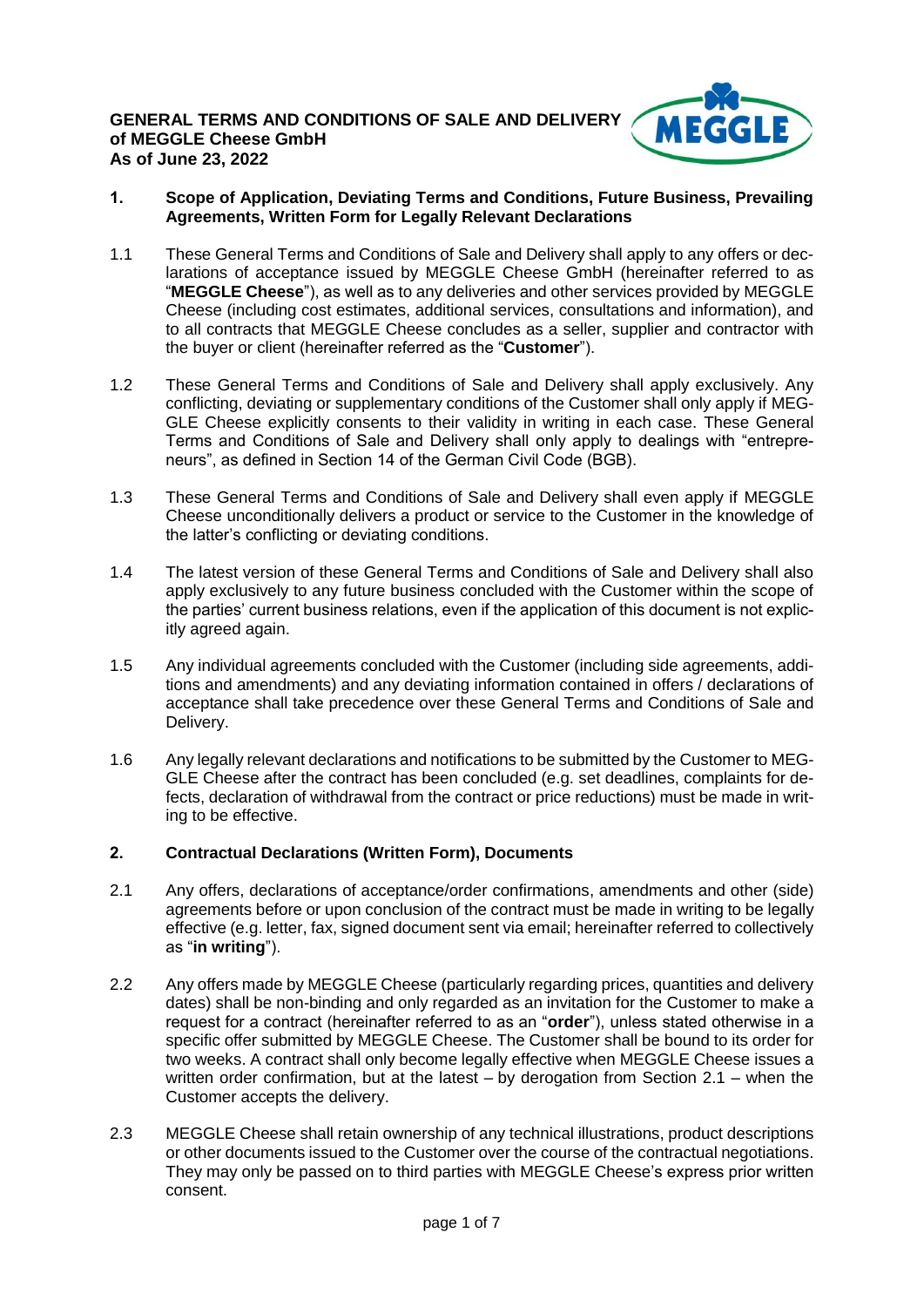2.4 MEGGLE Cheese shall be entitled to ask the Customer to prove it is authorised to purchase the ordered products if the applicable laws stipulate a special form of registration and/or authorisation for the purchase of the type of products concerned. MEGGLE Cheese shall only be obliged to deliver the products when the Customer has provided the appropriate evidence.

### **3. Assignments, inclusion of Third Parties, Pricing, Terms of Payment, Late Payment, Electronic Invoicing, Offsetting / Withholding Payments, SEPA Direct Debit Mandate, Financial Deterioration**

- 3.1 MEGGLE Cheese may assign claims arising from or in connection with the contract to affiliated companies or to other third parties. MEGGLE Cheese shall further be entitled to commission third parties for performance of contractual obligations for which it is responsible.
- 3.2 Unless otherwise stated in an order confirmation, all prices shall include "Free Carrier" shipment from MEGGLE Cheese's headquarters (FCA, Incoterms 2020) and the usual packaging. Unless otherwise agreed, all prices shall be indicated as net prices in euros; statutory value added tax shall be charged additionally ; the value added tax shall be indicated separately.

MEGGLE Cheese shall adjust the prices to be paid at its reasonable discretion to the development of the costs that are relevant for the calculation of prices. A price increase shall be possible and a price reduction shall be made if, for example, there is an increase or decrease in the cost of procuring energy or raw materials. Increases in one type of cost, for example the cost of purchasing energy, may only be used to increase prices to the extent that they are not offset by any decreases in other areas, for example the cost of purchasing raw materials. In the case of cost reductions, MEGGLE Cheese shall reduce prices to the extent that such cost reductions are not fully or partially offset by any increases in other areas.

Within the context of a continuing obligation or a framework agreement, MEGGLE Cheese shall, when exercising its reasonable discretion, select the respective points in time of a price change in such a way that cost reductions are not taken into account in accordance with criteria that are less favourable for the Customer than cost increases; this means that cost reductions shall have an effect on the price at least to the same extent as cost increases. Within the context of an individual purchase contract, MEGGLE Cheese shall make a price change if there are more than three months between the conclusion of the contract and the agreed delivery date.

- 3.3 Unless otherwise stated in the order confirmation, all invoices issued by MEGGLE Cheese shall be due for payment within 10 days of the invoice date. Deductions for early payment shall only be granted by express written agreement.
- 3.4 A payment shall only be considered made when the full invoice amount is at MEGGLE Cheese's disposal. MEGGLE Cheese shall not be obliged to accept cheques or bills of exchange; they shall only be accepted as full payment following a successful bank clearance process.
- 3.5 In the event of late payment, MEGGLE Cheese shall be entitled to charge interest at 9 percentage points above the respective base rate and the statutory default fee of EUR 40.00. MEGGLE Cheese explicitly reserves the right to assert a greater claim for damages as a result of late payment.
- 3.6 The Customer hereby agrees to electronic invoicing in accordance with sentence 7 and 8 of Section 14 (1) of the German Value Added Tax Act (UStG). Any complaints about invoices must be made by the Customer immediately (i.e. without culpable delay) in writing.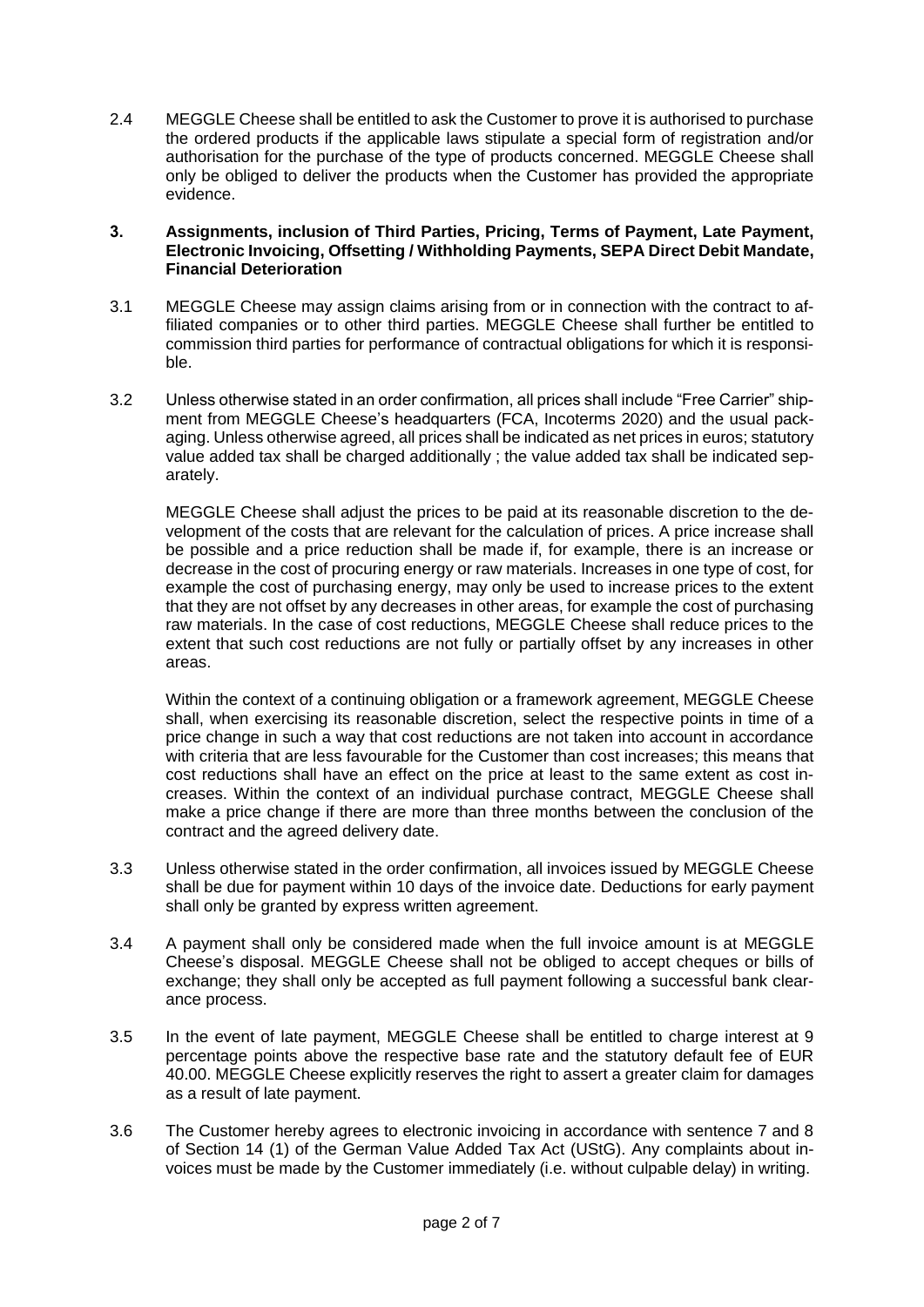- 3.7 The Customer may only offset claims against counterclaims that are acknowledged by MEGGLE Cheese, undisputed, legally established or ready for judgement. The Customer shall only be authorised to withhold a payment if its counterclaim is based on the same contractual relationship and is acknowledged by MEGGLE Cheese, undisputed, legally established or ready for judgement.
- 3.8 If payment via direct debit is agreed, the Customer shall issue MEGGLE Cheese with a mandate upon request to participate in the SEPA business-to-business direct debit scheme.
- 3.9 If it becomes apparent that MEGGLE Cheese's claim to consideration is jeopardised by the Customer's solvency after the contract has been concluded, MEGGLE Cheese may refuse to provide its services until the Customer renders the consideration or provides a security. After a period set for this purpose, MEGGLE Cheese shall be entitled to withdraw from the contract and/or demand compensation for damages or the reimbursement of expenses if the legal requirements are met.

### **4. Delivery, Partial Deliveries, Force Majeure, Deliveries from Suppliers, Delivery Delays, Liability for Late Deliveries**

- 4.1 Unless otherwise indicated or agreed by MEGGLE Cheese, all delivery dates and deadlines shall be non-binding. A delivery period shall only begin when all necessary documents, permits, clearances or other cooperative actions have been provided by the Customer or an agreed down payment has been made. Even after a delivery period has begun, MEG-GLE Cheese shall not be obliged to deliver if the Customer fails to properly perform its own obligations on time, particularly if it falls in arrears. MEGGLE Cheese reserves the defence of unperformed contract.
- 4.2 Unless otherwise agreed, all deliveries shall be made as "Free Carrier" shipments from MEGGLE Cheese's headquarters (FCA, Incoterms 2020).
- 4.3 MEGGLE Cheese shall be entitled to deliver the goods in partial quantities to a reasonable extent.
- 4.4 If the delivery of the goods is hindered by force majeure or other unforeseeable events occurring at MEGGLE Cheese or one of its suppliers/subcontractors that prevent MEGGLE Cheese temporarily from delivering the goods on the agreed date or by the agreed deadline through no direct or indirect fault of its own, the delivery date and deadline shall be extended by the amount of time for which the performance of the contract is disrupted by such circumstances plus a reasonable recovery time. If delivery becomes completely or partly impossible or cannot be reasonably expected due to the above circumstances, MEGGLE Cheese shall insofar be released of its duty to deliver and/or entitled it withdraw from the contract. If such a disruption leads to a postponement of over 8 weeks, both contracting parties shall be entitled to withdraw from the contract; however, the Customer shall only be entitled to withdraw from the contract after setting a reasonable grace period for the delivery. Other statutory rights of withdrawal are not affected by the before mentioned provision.

Such events particularly include breakdowns caused by war, sabotage, fire, explosion, water or natural disaster or extreme natural events such as severe weather, as well as legitimate labour disputes and strikes, pandemics, epidemics or plagues, official orders, interruption or suspension of energy supply, failures or restrictions of electronic data exchange caused by a third party as well as attacks on IT systems of MEGGLE Cheese or one of its suppliers/subcontractors by third parties.

4.5 Section 4.4 shall also apply in the case of a long-term supply relationship; MEGGLE Cheese shall even be entitled to terminate the entire contract if only partial deliveries are affected but MEGGLE Cheese cannot be reasonably expected to fulfil the terms of the entire contract due to force majeure.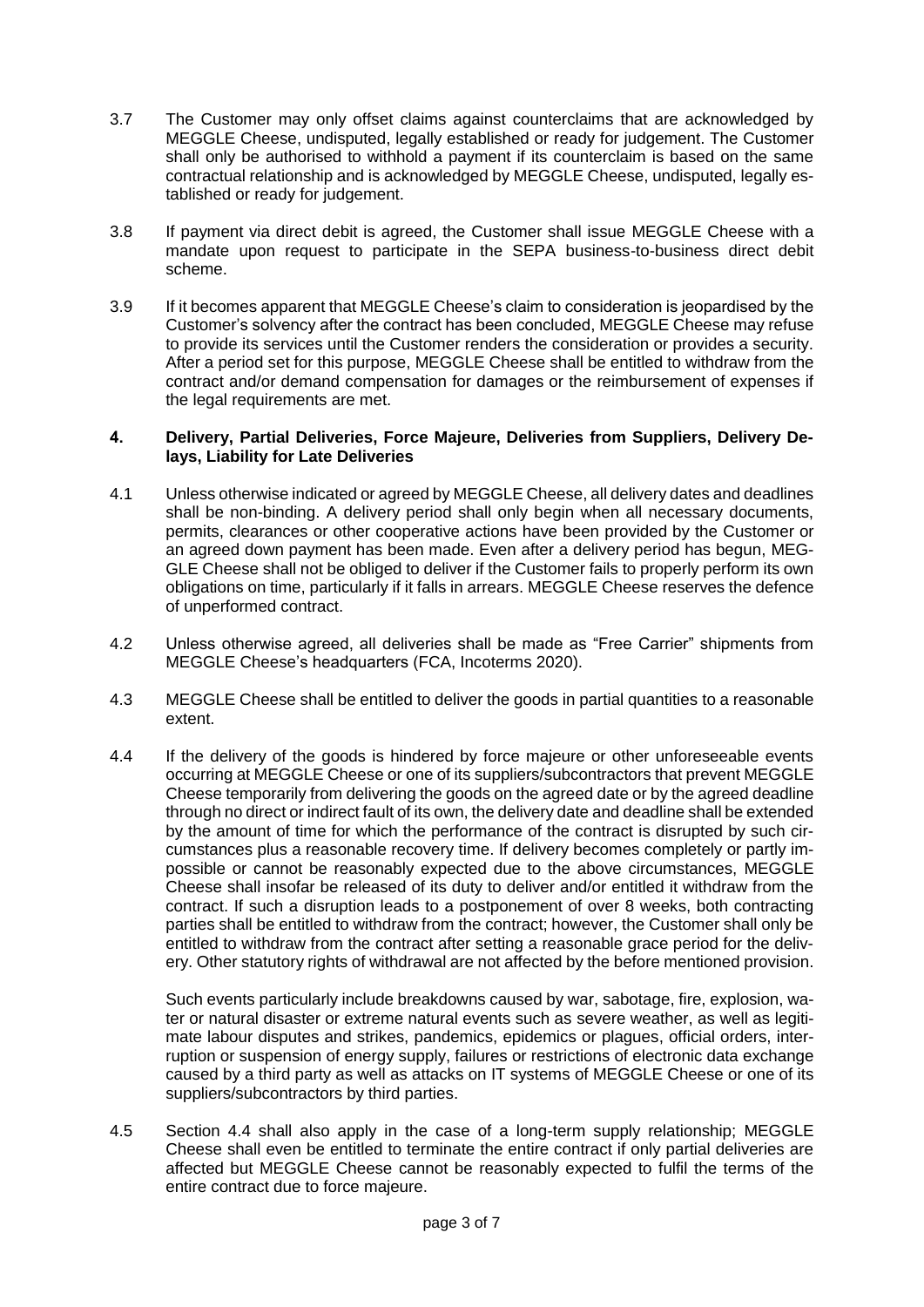- 4.6 If MEGGLE Cheese does not receive deliveries on time or at all from its suppliers this also includes the supply from MEGGLE Cheese'S suppliers of raw materials as well as energy such as gas –, it shall not be deemed in default of its obligations to the Customer, unless MEGGLE Cheese is responsible for the late supply or lack of supplies. MEGGLE Cheese shall be entitled to withdraw from the contract if becomes clear that its suppliers will not be able to supply the ordered goods, raw materials or the quantities of energy ordered through no fault of its own despite making parallel covering arrangements.
- 4.7 In the event of late delivery, MEGGLE Cheese shall be liable for damages in accordance with Section 7 of these General Terms and Conditions of Sale and Delivery. In the event of slight negligence, however, MEGGLE Cheese's liability for damages caused by delay shall be limited to 0.5% of the value of the delayed (partial) delivery for every full week of delay, up to a maximum of 5% of the value of the delayed (partial) delivery.

# **5. Default on Acceptance, Storage Costs, Flat-Rate Compensation**

- 5.1 If the Customer defaults on the acceptance of the goods or culpably violates any other of its obligations to cooperate, MEGGLE Cheese shall be entitled, without prejudice to its other rights, to appropriately consign or store the goods at the risk and expense of the Customer. MEGGLE Cheese may commission a forwarding agent or warehouse keeper for such purposes. If MEGGLE Cheese stores the goods on its own premises, it shall be entitled to a storage fee amounting to 0.25% of the net purchase price of the stored goods per full week of storage. Higher or lower storage costs may be proven and charged accordingly. MEGGLE Cheese reserves the right to assert further claims.
- 5.2 The risk of the accidental loss or deterioration of the goods shall be transferred to the Customer at the point in time at which it defaults on acceptance.
- 5.3 If the Customer refuses to accept the contractually agreed goods, or if a reasonable grace period for acceptance expires without the desired result, MEGGLE Cheese shall be entitled to withdraw from the contract and/or demand compensation for damages instead of providing the service. In such cases, MEGGLE Cheese shall be entitled to demand 20% of the agreed net purchase price from the Customer as compensation. The Customer shall be free to present evidence that MEGGLE Cheese has not incurred any damage or less damage than the flat-rate compensation. MEGGLE Cheese reserves further rights, particularly the right to prove it has incurred a greater degree of damage.

# **6. Complaints for Defects, Warranty**

- 6.1 The Customer may only assert claims for defects if it inspects the goods immediately after delivery, and in any case before processing the goods. Apparent defects must be immediately reported to MEGGLE Cheese in writing (within one week of delivery at the latest). If a hidden defect subsequently becomes apparent, a written complaint must similarly be made immediately (within one week of its discovery at the latest). If the Customer fails to report a defect, the delivery shall be considered faultless and approved. Any rejected goods must be properly stored by the Customer at its own expense. The timeliness of a complaint shall depend on the time at which it is received by MEGGLE Cheese.
- 6.2 The expected quality of a product shall be determined by the product specifications and the information contained in the offer.
- 6.3 If the Customer reports a defect on time in accordance with Section 6.1, MEGGLE Cheese shall be entitled, at its own discretion, to resolve the issue by either remedying the defect or delivering another flawless item. If MEGGLE Cheese decides to remedy the defect, it shall bear all the necessary expenses, unless the rectification measure is made more expensive by the fact that the goods have been moved to a different location since delivery.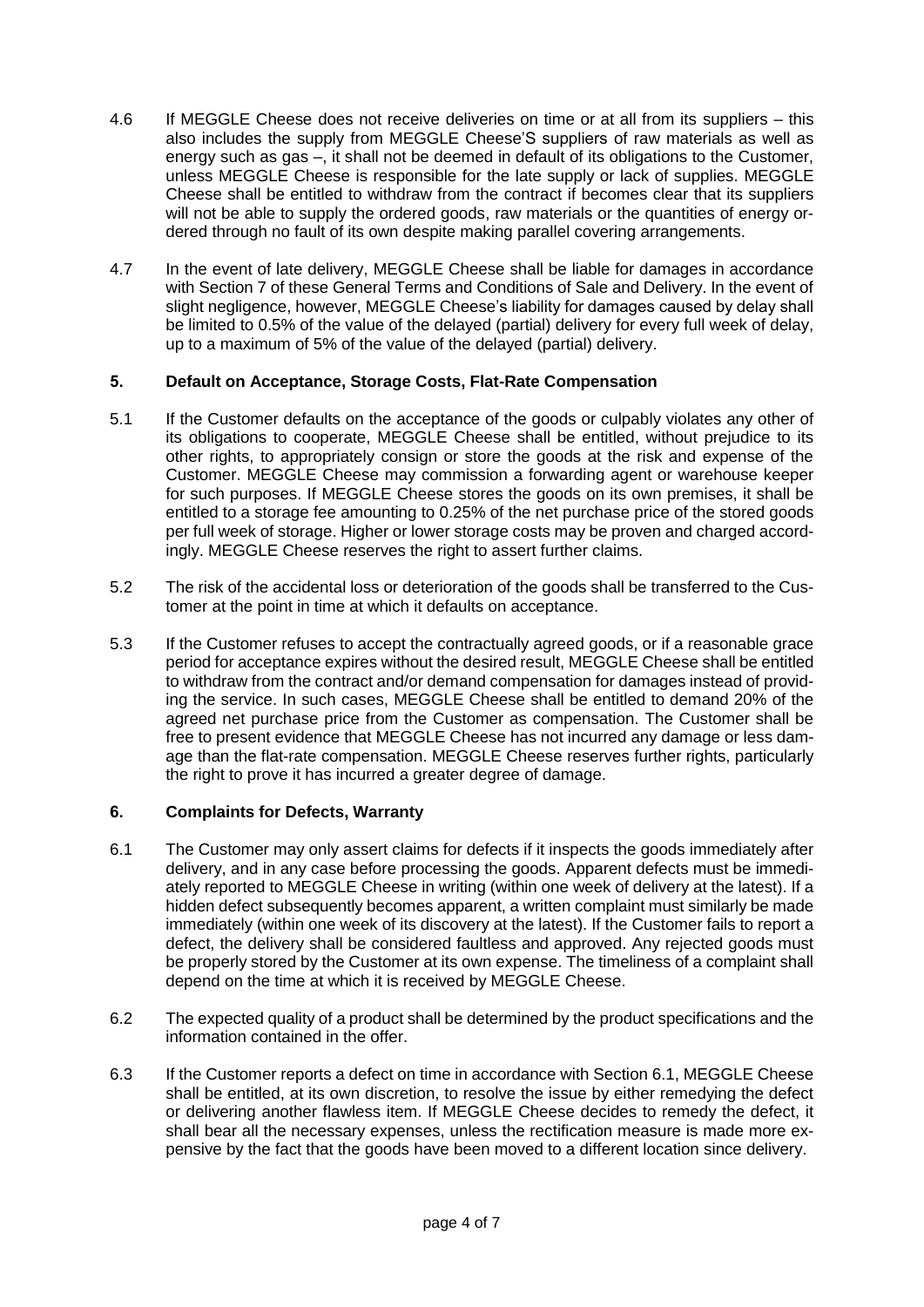- 6.4 The Customer shall not be entitled to assert claims for defects if there is only a minor deviation from the expected quality of a product or a minor impairment of its usability.
- 6.5 The Customer may only assert claims against MEGGLE Cheese for the breach of thirdparty industrial property rights or copyrights if it immediately informs MEGGLE Cheese in writing about any such claims asserted by third parties, it does not acknowledge a breach and allows MEGGLE Cheese to take care of all protective measures and settlement agreements. Furthermore, the Customer may not assert claims if the breach of third-party industrial property rights or copyrights is caused by special requirements of the Customer, by an application of the goods that could not be foreseen by MEGGLE Cheese, or by the fact that the delivery is changed by the Customer or used alongside products that are not supplied by MEGGLE Cheese.
- 6.6 With the exception of claims for damages warranty claims shall become time-barred one year after the products have been delivered.
- 6.7 The Customer may only assert claims for damages caused by defects if MEGGLE Cheese's liability is not excluded or limited in accordance with Section 7 of these General Terms and Conditions of Sale and Delivery. The Customer may not assert any claims for defects beyond those stipulated in Section 6 of these General Terms and Conditions of Sale and Delivery.
- 6.8 The limitation of Section 6 shall not apply if MEGGLE Cheese has fraudulently concealed a defect or to the extent MEGGLE Cheese issued a guarantee.

## **7. Liability**

- 7.1 MEGGLE Cheese shall be fully liable for damages in the event of intent and gross negligence. In the event of a slightly negligent breach of a primary contractual duty or a secondary contractual duty, the breach of which jeopardises the achievement of the contractual purpose or the fulfilment of which allows the contract to be properly performed in the first place and in the compliance with which the Customer may put its trust (hereinafter referred to as an "**essential secondary duty**"), MEGGLE Cheese's liability shall be limited to the typical degree of damage for the type of contract in question that was foreseeable at the time the contract was concluded.
- 7.2 In the event of a slightly negligent breach of a primary contractual duty or essential secondary duty, MEGGLE Cheese's liability shall be limited to two times the order value.
- 7.3 MEGGLE Cheese shall not be held liable for the slightly negligent breach of secondary contractual duties that are not essential secondary duties.
- 7.4 The above exclusions and limitations shall not apply if defects are fraudulently concealed or if a guarantee is undertaken for product qualities, nor shall they apply to MEGGLE Cheese's liability for claims asserted by the Customer in accordance with the German Product Liability Act (ProdHaftG) or for damage to the Customer's life, limb or health. This shall not reverse the burden of proof to the detriment of the Customer.
- 7.5 If MEGGLE Cheese's liability is excluded or limited, this shall also apply to the personal liability of MEGGLE Cheese's legal representatives, employees, workers and vicarious agents.
- 7.6 With the exception of claims resulting from prohibited acts, any claims for damages asserted by the Customer, where MEGGLE Cheese's liability is limited in accordance with Section 7 of these General Terms and Conditions of Sale and Delivery, shall expire one year from the start of the statutory limitation period.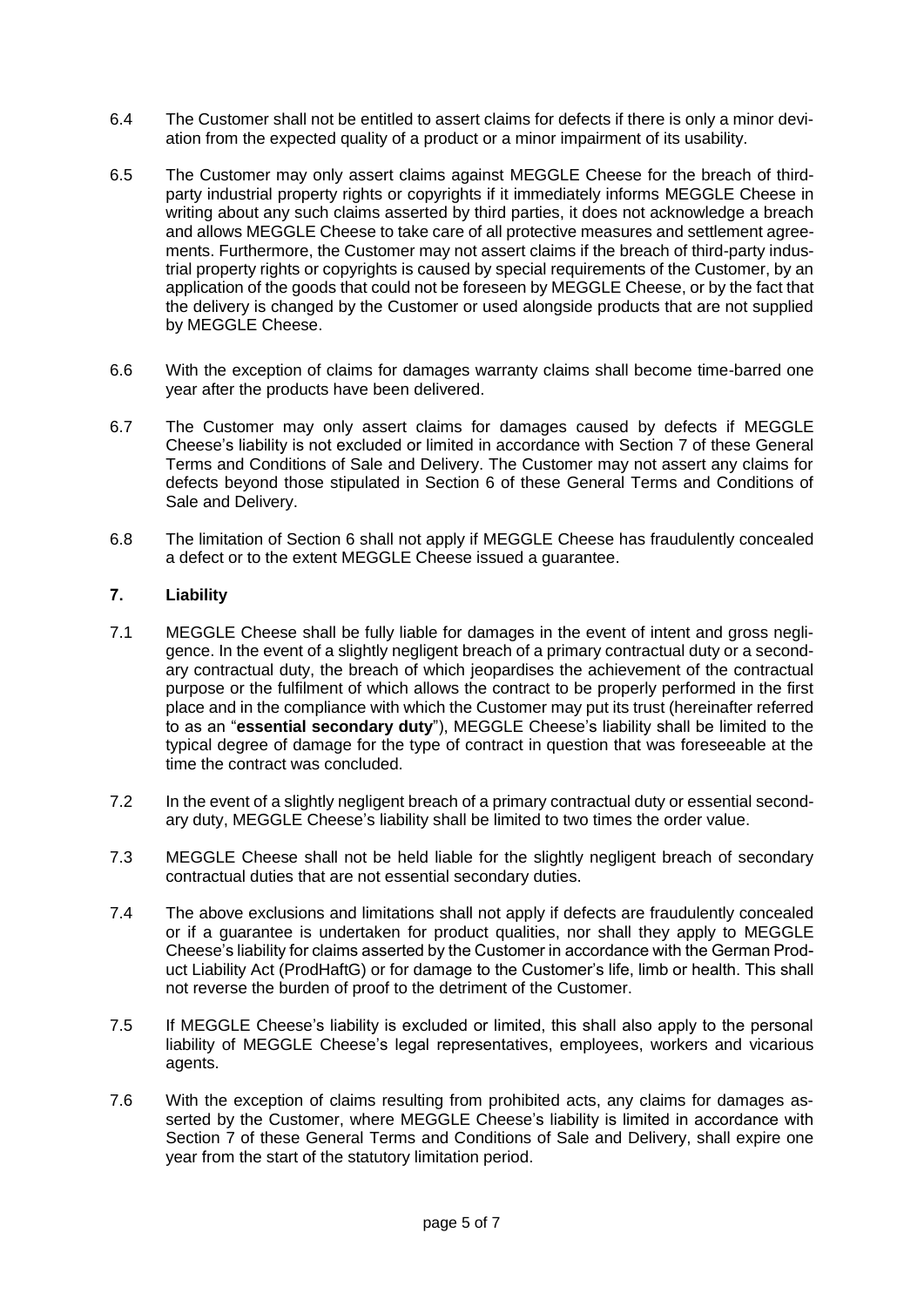# **8. Reservation of Proprietary Rights**

- 8.1 MEGGLE Cheese shall retain ownership of the delivered goods (hereinafter referred to as "**goods subject to the reservation of proprietary rights**") until the settlement of all claims held against the Customer within the scope of the supply contract and any other claims that MEGGLE Cheese acquires against the Customer in direct connection with the delivered goods, regardless of the legal grounds. Furthermore, MEGGLE Cheese shall retain ownership of goods subject to the reservation of proprietary rights until the settlement of any other claims that MEGGLE Cheese acquires against the Customer – now or in the future – regardless of the legal grounds (including any outstanding claims to the balance on a current account). In the case of a current account, the goods subject to the reservation of proprietary rights shall act as a security for the outstanding balance claims held by MEG-GLE Cheese.
- 8.2 If goods subject to the reservation of proprietary rights are delivered to countries where the validity of the reservation of such proprietary rights is subject to specific requirements or formalities, the Customer shall do everything at its own expense and without undue delay to grant MEGGLE Cheese the appropriate security rights. The Customer shall cooperate in all measures that are necessary and beneficial for the effectiveness and enforceability of such security rights (e.g. registration, publication).
- 8.3 The Customer shall be entitled to process and resell goods subject to the reservation of proprietary rights within its ordinary course of business. However, the Customer shall not be entitled to process and resell goods subject to the reservation of proprietary rights if it is in arrears or has suspended its payments for more than a temporary period. If MEGGLE Cheese is the owner of goods subject to the reservation of proprietary rights, it may revoke the Customer's authorisation to process and resell such goods for objectively justifiable reasons. The Customer hereby assigns to MEGGLE Cheese all claims resulting from the processing and resale of goods subject to the reservation of proprietary rights, including any ancillary rights; MEGGLE Cheese hereby accepts the assignment.
- 8.4 The Customer shall remain entitled (until revocation) to collect the assigned claims. MEG-GLE Cheese may revoke the authorisation to collect the claim for objectively justifiable reasons. MEGGLE Cheese reserves the right to collect the assigned claims itself. If the Customer fulfils its payment obligations, does not fall in arrears and, in particular, no application has been made to open insolvency proceedings and payments have not been suspended, MEGGLE Cheese agrees to refrain from collecting the assigned claims itself. If the Customer fails to fulfil its payment obligations and MEGGLE Cheese is therefore authorised to collect the claims itself, the Customer must, upon request, provide MEGGLE Cheese with a list of all goods subject to the reservation of proprietary rights, as well as a list of the assigned claims and the names and addresses of the debtors with the amount of the respective claims. The Customer shall be obliged to notify the debtors of the assignment of claims upon request, and MEGGLE Cheese shall be entitled to do the same.
- 8.5 If the Customer processes or transforms goods subject to the reservation of proprietary rights in any way within its ordinary course of business, it shall do this on behalf of MEGGLE Cheese in such a way that MEGGLE Cheese shall be regarded as the manufacturer, as described in Section 950 BGB, without obliging MEGGLE Cheese to accept its assignment as the manufacturer. Any processed goods shall be considered goods subject to the reservation of proprietary rights, as described in Section 8 of these General Terms and Conditions of Sale and Delivery. If the Customer processes, combines or mixes goods subject to the reservation of proprietary rights with other goods that are not owned by MEGGLE Cheese, the latter shall acquire co-ownership of the new item in the ratio of the final invoice amount of the goods delivered under the reservation of proprietary rights (hereinafter referred to as the "**value of the goods subject to the reservation of proprietary rights**") to the value of the other processed, combined or mixed goods at the time of the processing, combination or mixing. If the Customer acquires sole ownership of the new item, the parties hereby agree that the Customer shall transfer MEGGLE Cheese proportionate ownership